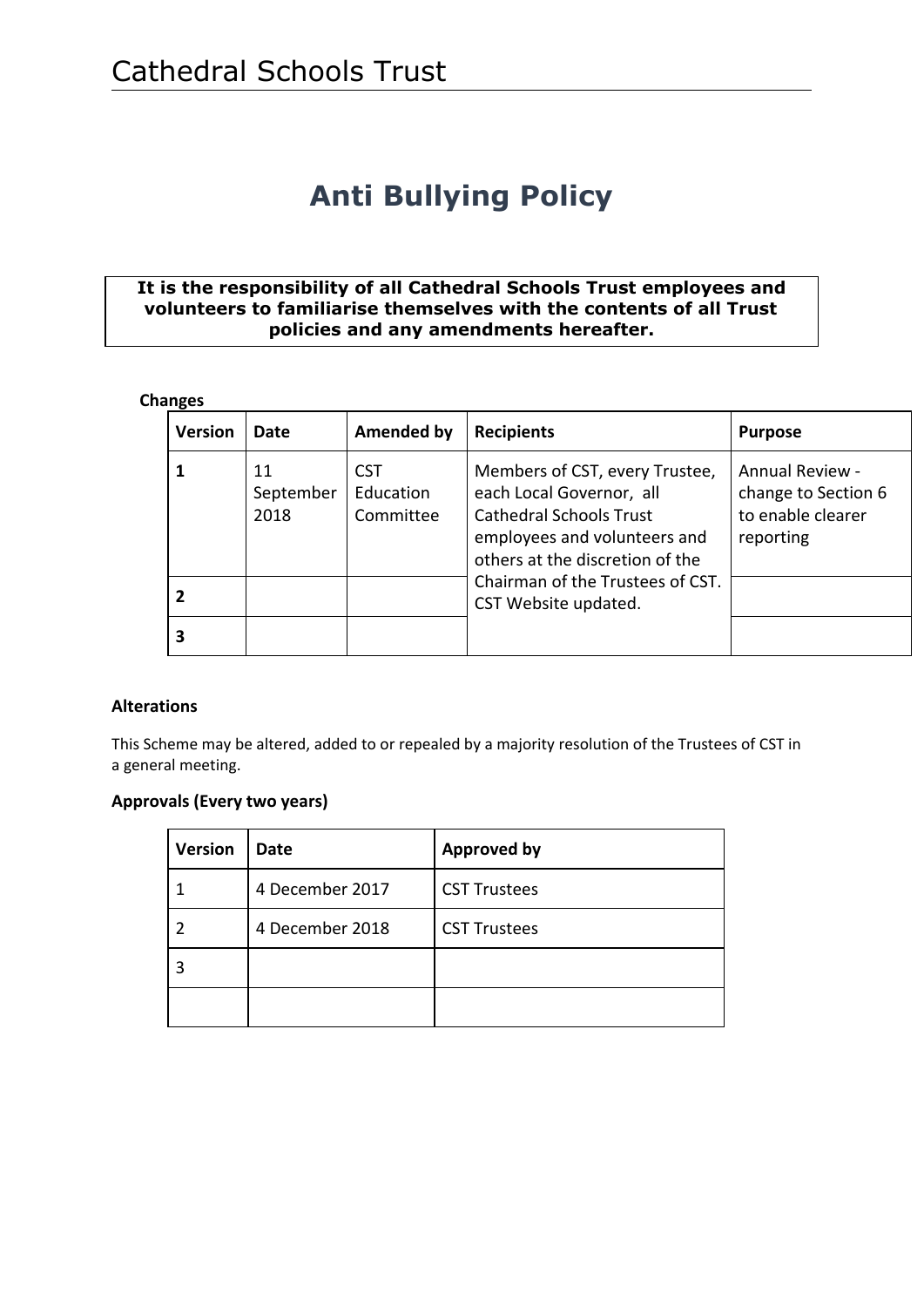# **Contents**

- 1. Rationale
- 2. Purpose
- 3. What is Bullying?
- 4. Procedure
- 5. Responding to a Bullying Incident
- 6. Monitoring and Evaluation
- 7. Resources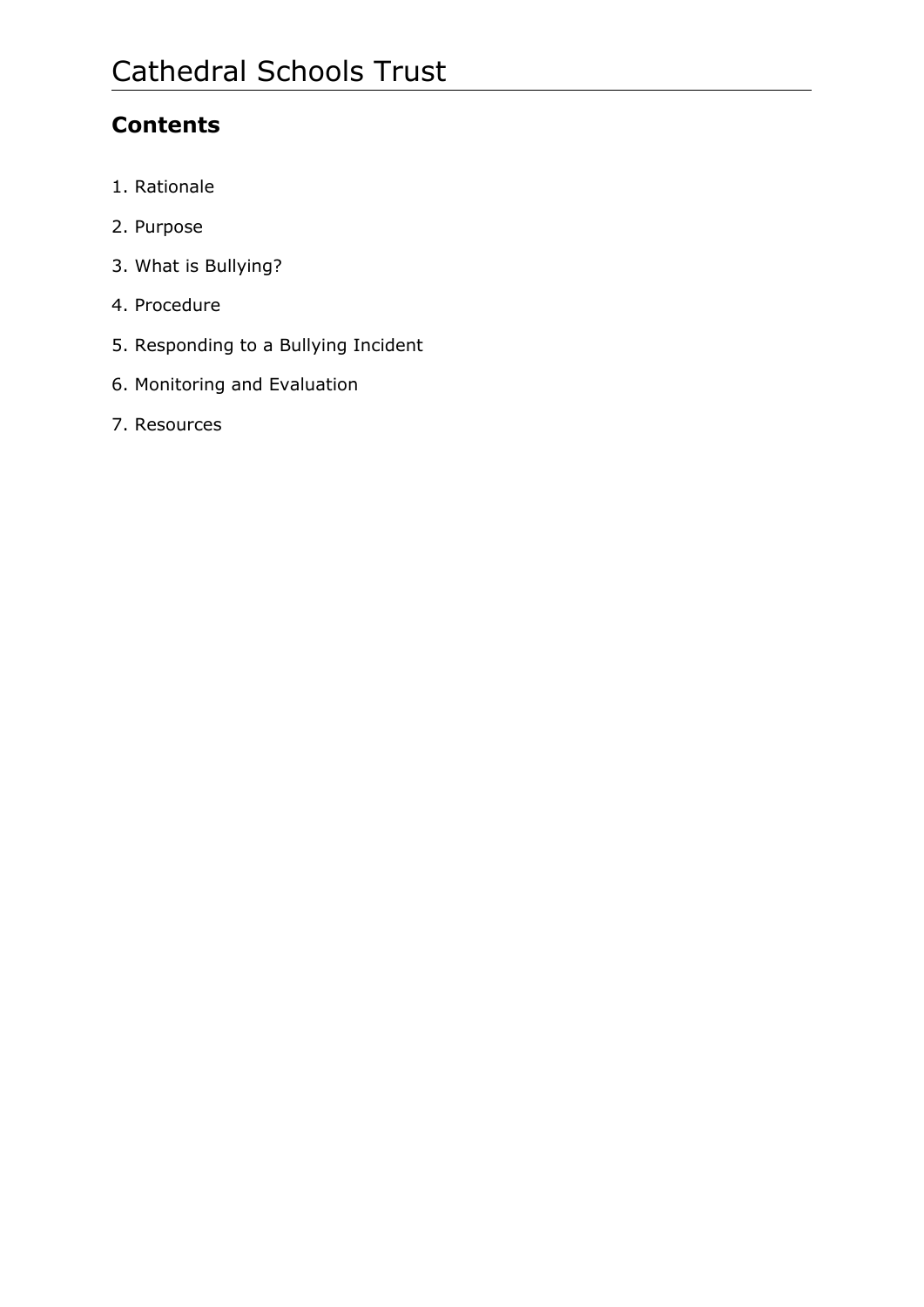# **1. Rationale**

It is the duty of everyone in the Cathedral Schools Trust (CST) community to play a role in ensuring that every academy/free school is a safe and supportive community. It is the responsibility of every individual to prevent bullying happening in the academy/free school, to play a proactive role in ensuring that this does not happen and to ensure that every member of the CST community demonstrates mutual respect and consideration for others within it. The academy/free school and staff will act to prevent as far as possible discrimination, harassment and victimisation within the academy/free school. Bullying can relate to race, religion and culture, sexuality, special educational needs, disability, gender and cyber incidents. The academy/free school will ensure that it implements anti-discrimination law.

The Trust believes that in order to enable effective teaching and learning to take place, good behaviour in all aspects of academy/free school life is necessary. It seeks to create a caring and learning environment in the academy/free school whereby all individuals feel safe and are not threatened by other members of the academy/free school's community.

#### **2. Purpose**

Everyone at the academy/free school agrees that bullying is unacceptable behaviour and should not happen. Everyone is entitled to the respect of others. The academy/free school wants to promote respect for other members of the community within a caring atmosphere.

Everyone should have the chance to succeed. All pupils should feel safe and not threatened so they can achieve high standards of work. High standards of behaviour are expected to make the academy/free school a pleasant and happy environment in which to aim for the highest levels of attainment.

Pupils who bully others will be dealt with in line with academy/free school policy.

#### **3. What is Bullying?**

Bullying is defined as any behaviour, deliberate or perceived, usually repeated over a period of time, where it is difficult for those bullied to defend themselves. Bullying comes in many forms. It is usually spoken, psychological or physical and directed towards another member of the academy/free school community which prevents him or her from living at ease with other members of the academy/free school. Examples of bullying are:

Physical

- Pushing
- Hitting
- Theft

Verbal

- Blackmailing
- Taunts
- Racist abuse and other forms of abuse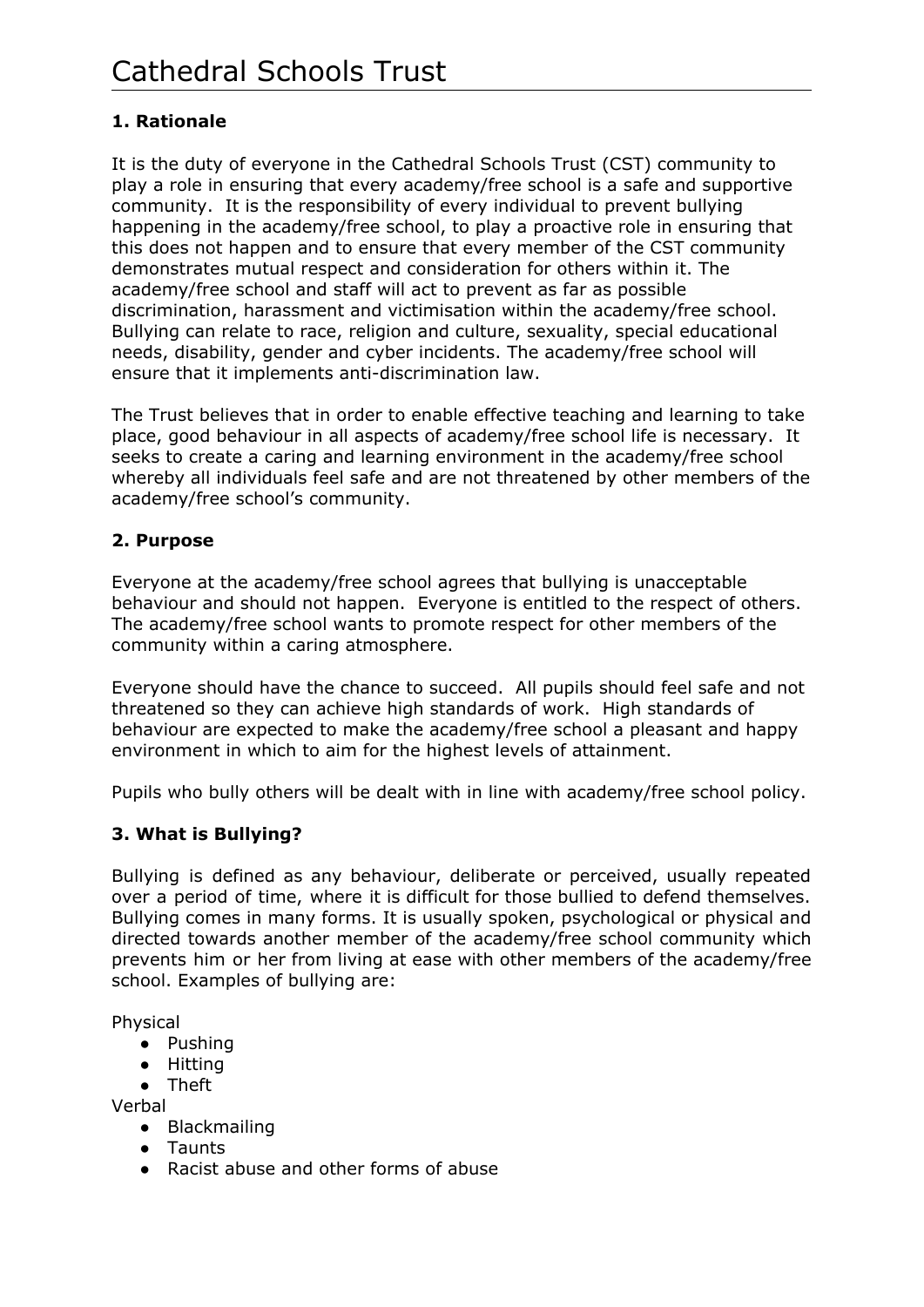Indirect

- Totally ignoring someone
- Spreading rumours
- Exclusion
- Intimidating others with a gang

Cyber Bullying

- Harassment using a mobile phone to include text messages or photography/videoing of abuse or intimidation
- Cyber-bullying Facebook and other social networking websites.

See also <http://www.stopbullying.gov/what-is-bullying/definition/#types>

- o Pupils will be held personally responsible for all material including offensive material they have placed on a website/social media and for all material that appears on a website/social media of which they are the account holder.
- o Behaviour of a similar kind outside school will be liable to academy/free school discipline if the welfare of any another member of the academy/free school community or the culture or the reputation of the school is placed at risk
- $\circ$  Website/social media abuse can be corrosive. The harm that it causes an individual and the community alike should not be underestimated. It can strike at the basis of the trust and confidence that must be maintained.
- $\circ$  The academy/free school is entitled to prohibit the use of websites, message boards, social media or other posting sites during school time and on all school equipment.

The academy/free school does recommend for serious instances of cyber bullying that parents contact the local police for advice on whether a criminal offence has occurred.

Sometimes these things happen over a long period of time and can be very worrying and stressful. Bullying makes people change their behaviour such as:

- Becoming shy
- Nervous
- Feigning illness
- Unusual absences / truanting
- Clinging to adults
- Changes in work patterns
- Lack of concentration

#### **4. Procedure**

#### **Staff should:**

● Model caring and tolerant behaviour towards pupils, parents and other staff members.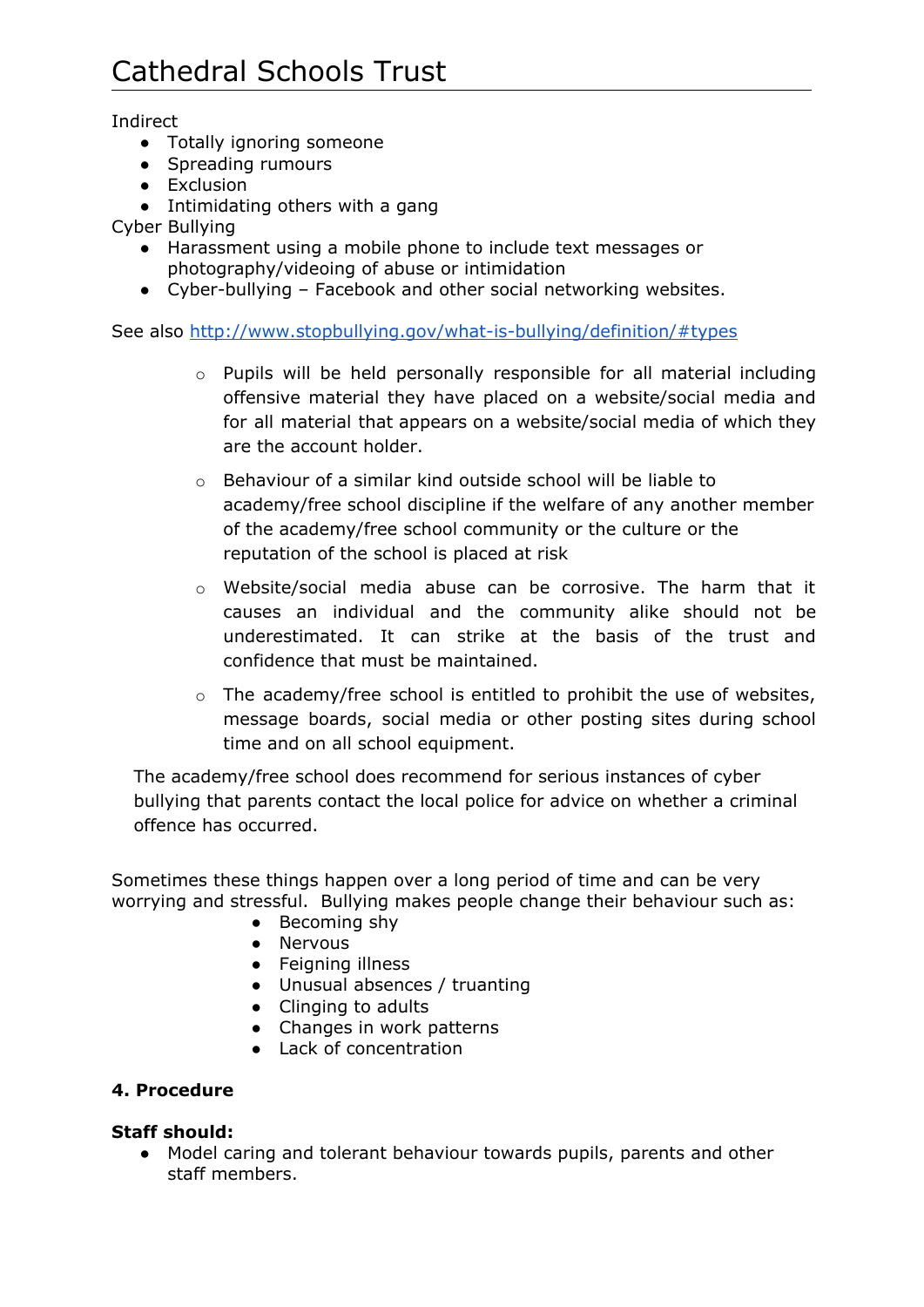- Encourage pupils and parents to report any incidents of bullying as soon as possible to a member of staff.
- Attempt to protect the pupil from further harm
- Assist the bully to change their behaviour.
- Keep a record of the bullying incident.
- Manage all observed and reported incidences of bullying as set out under 'responding to a bullying incident'.

#### **Pupils should:**

- Report any incidents of bullying that they are involved in or witness to.
- Help someone who is being bullied.
- Do everything they can to keep the play safe and happy.
- Use the strategies that they have been encouraged to use to deal with a bullying incident.

#### **Parents should:**

- Encourage their child to report any incidents of bullying.
- Watch for signs of bullying.
- Communicate with the academy/free school if their child reports being bullied.
- Work with the academy/free school to find a solution.
- Promote strategies that enable their child to feel empowered and confident if they have to deal with a bullying incident.

## **5. Responding to a Bullying Incident**

- 1. Following a reported incident an investigation will begin.
- 2. The staff member should discuss the incident with the pupil involved and any witnesses.
- 3. Written witness statements should be taken from all those involved.
- 4. A staff member should make a judgement based on the balance of the information available and then decide on an appropriate sanction where necessary. This will then be discussed with the pupil.
- 5. Parents should be notified about the investigation, its resolution and all relevant information should be logged on the academy/free school Management Information System.
- 6. The implementation of the decisions taken should be carefully monitored including informing relevant staff on the matter.
- 7. Should a bullying incident have been established and further offences occur it will result in more serious sanctions being applied which could include exclusion.
- 8. If felt appropriate the Academy/Free School may also involve the police as and when required.

## **6. Monitoring and Evaluation:**

Each year the academy/free school will review and evaluate the recorded incidents of bullying and evaluate the effectiveness of its anti-bullying policy, processes and procedures in order to take action where there are apparent weaknesses in dealing with the issue within the academy/free school in line with the CST Reporting Timeline.